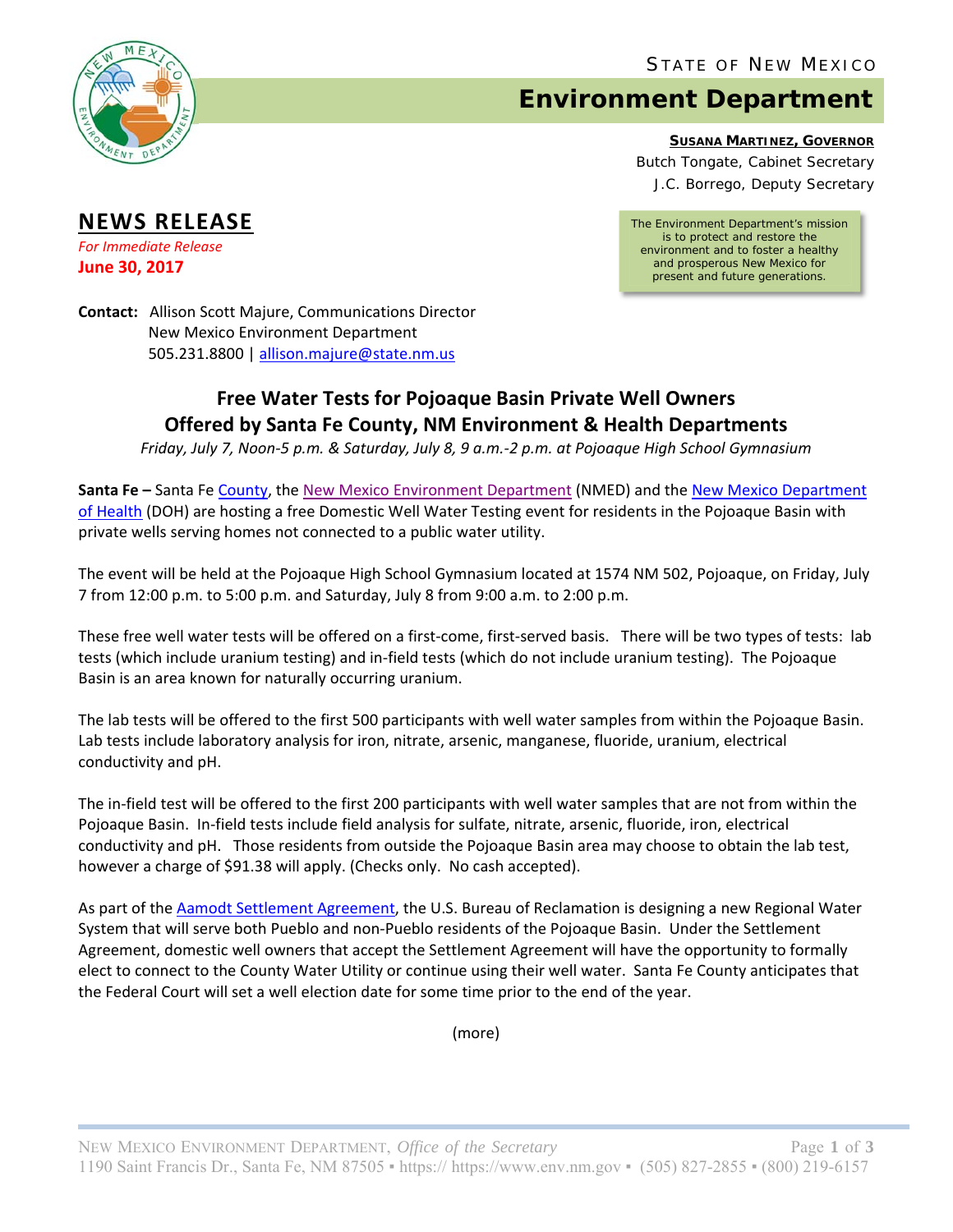"The Water Fair is a unique opportunity for Pojoaque Basin well owners to better understand the quality of their private well water prior to making a well election," said Henry Roybal, Santa Fe County District 1 Commissioner.

Various well water constituents such as nitrates, arsenic, and uranium, may be naturally occurring or may result from other sources. Nitrates in well water, for instance, can be naturally occurring, or can also be caused by fertilizers, animal waste, or nearby septic tanks. Drinking water with high levels of nitrate can be dangerous to pregnant women and infants, while other contaminants may lead to aesthetic nuisances and other health problems. Arsenic in well water is naturally occurring and has been measured in water from private wells throughout the state at concentrations that exceed recommended safe drinking water quality standards. Uranium in well water is also naturally occurring. It has been detected in many wells in the Pojoaque Basin at levels exceeding safe drinking water standards.

Well owners are encouraged to periodically test their drinking water, although such tests can be costly, starting at \$150. Free test results from the Pojoaque Basin Water Fair will be mailed or emailed to participants following the event.

The New Mexico Environment Department's Ground Water Quality Bureau's Kathryn Hayden said, "Well testing is critical, as private well characteristics can vary greatly from one well to the next, even if the wells are right next to one another. According to NMED's survey responses, most private well owners in New Mexico do not use any sort of water treatment system, so it's especially important for those well owners to understand what is in their well water. Most New Mexicans surveyed have never had their well water tested before or are not sure if they have done so."

To support well owners, more information about wells, water quality and safety is available at https://nmtracking.org/water . To have water tested, residents need to bring a sample of their water to the event. The Health and Environment Departments suggest:

- Fill a clean glass or plastic container, without any strong odors, with at least a quart or liter of your well water.
- Collect the water before it runs through any water treatment or filters such as a reverse osmosis, a carbon filter, or a water softener. If the home has a whole house filtration system, collect the water at the well head.
- Let the water run for a couple of minutes before collecting the sample.
- Fill the container with the water as close to the time of testing as possible.

Along with the water sample, residents are asked, if possible, to bring the following voluntary information about their well: well depth, depth to water, well casing material (i.e., steel, pvc), distance from well to the nearest septic tank/leachfield system, OSE permit number and well coordinates (which can be obtained using Google Maps). A sample form for gathering this useful information is available at: https://nmtracking.org/view/pdf/environment/water/private\_wells/water\_fairs/WF\_form.pdf

If well owners are unable to attend the event but would like to have their water tested, they may have their sample brought to the event by a family member or neighbor, as long as the bottle is clearly labeled with their name, phone number, and address and information about the well is attached. The free water tests are only for water that comes from homes relying on private wells for drinking water. Water from households that are connected to city/community/public water system is periodically tested by those systems and those results are available through the Environment Department at: https://dww.water.net.env.nm.gov/DWW/

For further information about this water testing opportunity, please contact Santa Fe County Utilities at 505‐986‐ 2426 or the New Mexico Environment Department at 505‐827‐1046. For more information about the Aamodt Settlement, please visit Santa Fe County's Aamodt page at: http://www.santafecountynm.gov/public\_works/utilities/aamodt